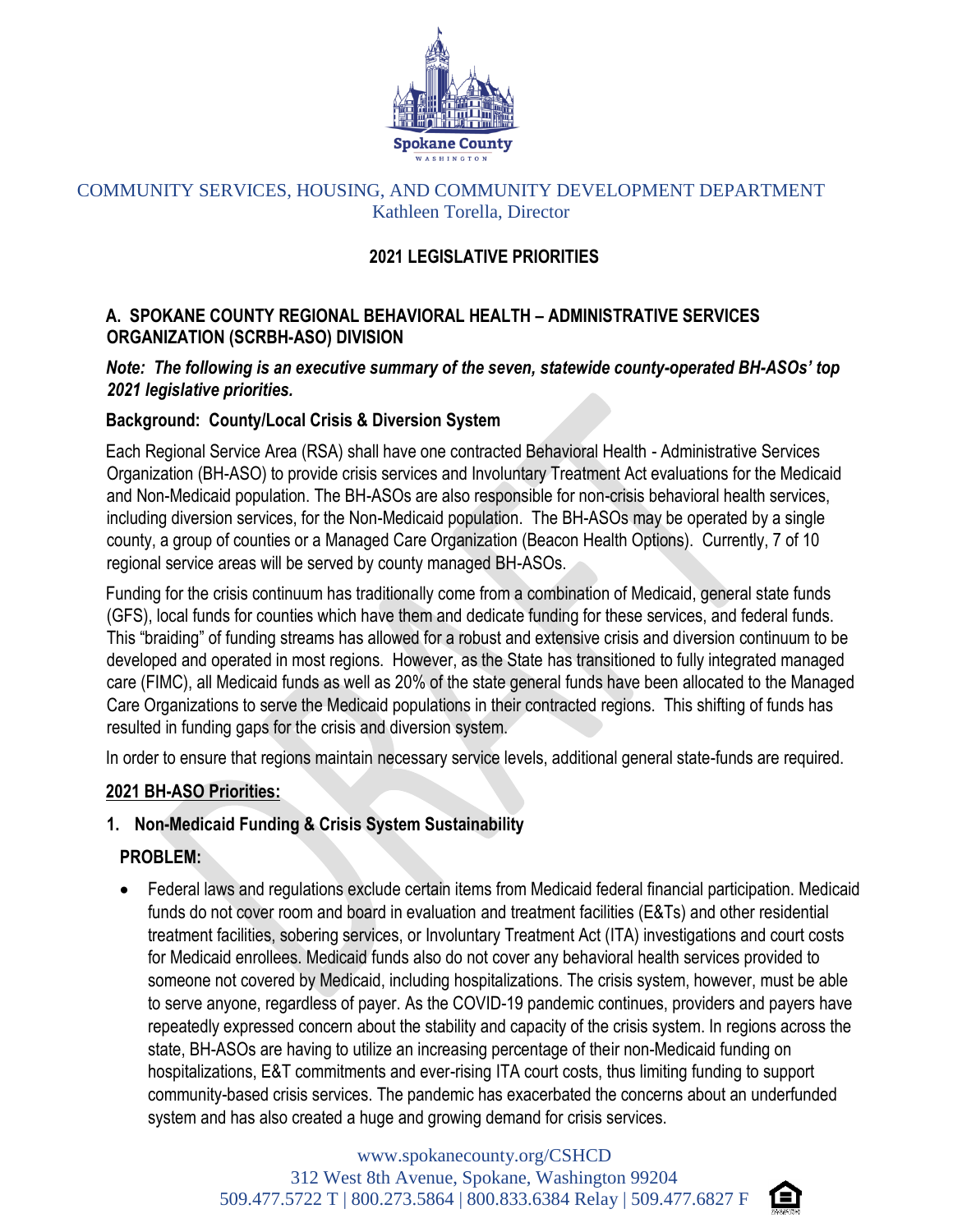February 3, 2021 Page 2

## **SOLUTION:**

- Increase GF-S non-Medicaid funding levels to stabilize the crisis system and enable BH-ASOs and BHAs to provide greater access to outpatient behavioral healthcare before people are in crisis.
- BH-ASOs request that the Legislature direct HCA, BH-ASOs and Behavioral Health Agencies (BHAs) to develop an adequate and sustainable crisis system model that ensures stability into the future and to report this model to the appropriate Legislative Committees by November 2021.

# **2. Involuntary Treatment Act (ITA) – Court Costs**

# **PROBLEM:**

 Under RCW 71.05 and 71.34, Washington State's Involuntary Treatment Act (ITA) allows for individuals (13 and older) to be committed by a court order to a free-standing behavioral health Evaluation and Treatment facility (E&T), psychiatric hospital, or a Secure Withdrawal Management Facility against their will for a limited period. Involuntary civil commitments are meant to provide for the evaluation and treatment of individuals with a mental or substance use disorder who may be either gravely disabled or pose a danger to themselves or others, and who refuse or are unable to enter treatment on their own. An initial commitment may last up to 120 hours, but can be extended for additional periods of 14, 90, and 180 days, as necessary. At present, ITA Courts may charge BH-ASOs whatever fee amount they so choose for their services and these free vary greatly across the state. The BHASOs continue to fully fund ITA Court costs and related services. These costs represent an increasing percentage of our overall GFS Non-Medicaid funding, which takes funding away from critical behavioral health treatment services. *(Please reference the 2012 JLAC Report on ITA Costs which predicted many of these issues and offered solutions like what BH-ASOs are requesting below.)*

# **SOLUTION:**

- BH-ASOs request that the state work with stakeholders to adopt a fee schedule that ITA Courts may use in establishing their rates, this will ensure more consistency in court fees state-wide as well aid in annual budget development both at the state and BHASO level.
- Direct HCA to develop a methodology to project future ITA court costs to be used in adjusting General Fund-State (GF-S) allocations for court costs during each budget cycle.

# **B. DEVELOPMENTAL DISABILITIES (DD) DIVISION**

# *Note: Same as the ACHS Developmental Disabilities Program Committee's 2021 Priorities*

**1. Maintain the current eligibility standards for state Developmental Disabilities Administration (DDA) paid services. This will ensure that people with intellectual and developmental disabilities (I/DD) continue to have access to Medicaid State Plan and Waiver services including employment, community inclusion, respite, personal care, and residential services.**

DDA has proposed changes to the eligibility standards that will reduce the number of individuals who receive DDA paid services. These changes will impact approximately 8,100 individuals statewide, over 2,900 of whom would lose employment and community inclusion supports. When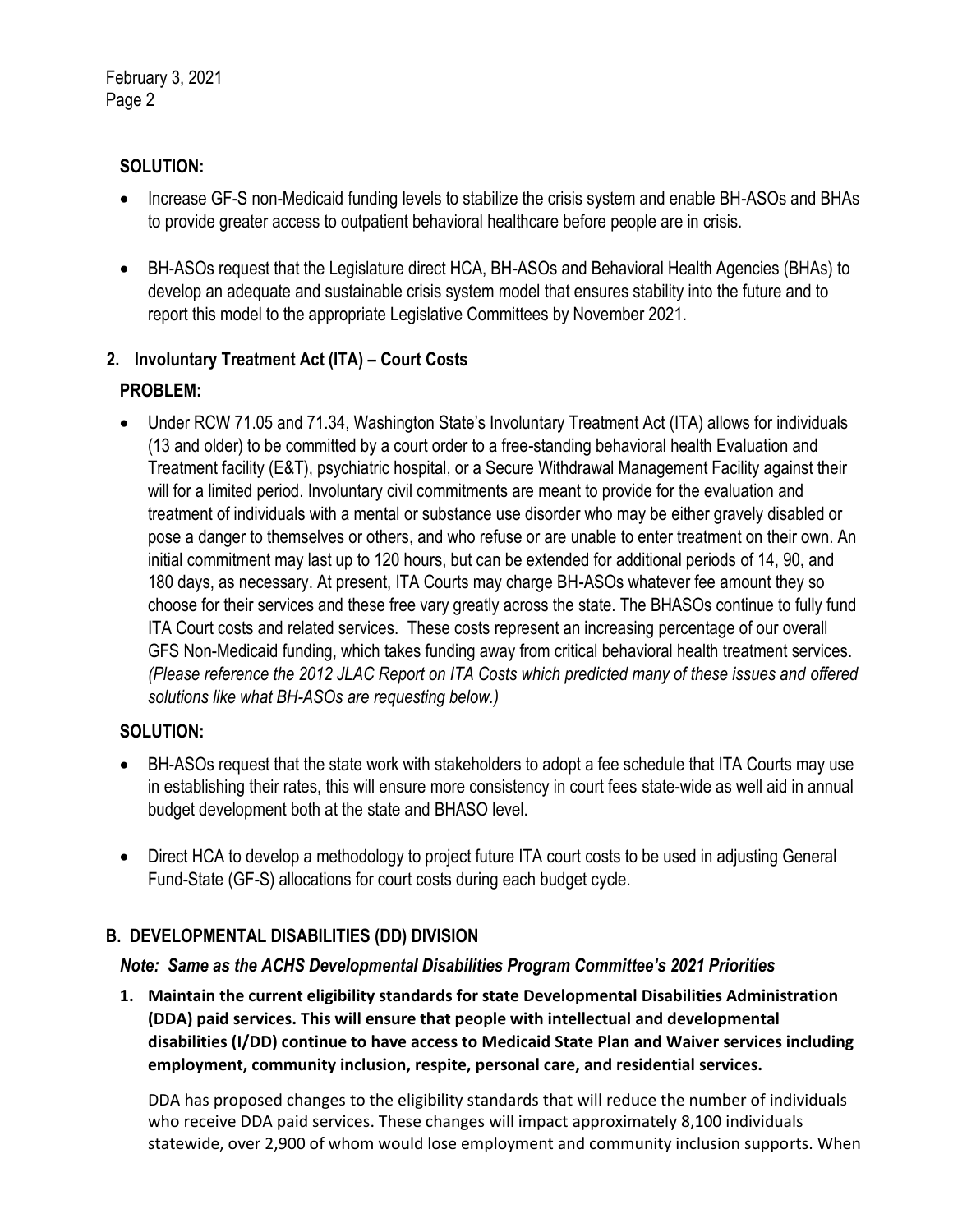access to work and the community is reduced, decades of progress for equity for individuals with disabilities is threatened, and the economy is adversely affected.

Individuals who are currently employed, are at risk of losing the support needed to maintain their jobs if there is a change in eligibility. Over one-third of those receiving employment services would be impacted. In FY19, DDA clients earned over \$65.7 million dollars (Data source: Department of Social and Health Services Research and Data Analysis).

Additional potential impacts include:

- Cutting the state match of waiver funds would result in the loss of matching federal dollars;
- Eliminating employment services to people with I/DD would reduce their ability to provide for themselves;
- Isolating people with I/DD often leads to adverse health outcomes; and
- Adverse health outcomes impose the burden of increased costs for state and locally funded programs including emergency room visits and long term hospital stays.

#### **2. Protect Washington's Employment First policy and maintain employment funding**

[Washington State's Employment First policy](https://www.dshs.wa.gov/sites/default/files/DDA/dda/documents/policy/policy4.11.pdf) and supported employment services ensures that regardless of need or disability, people with I/DD have the opportunity to work. While 40 states invest more of their budgets on employment (Braddock, 2017), Washington leads the nation with some of the best employment outcomes for individuals with I/DD. Many people with I/DD are essential workers and contribute to the state's economy.

#### **3. Provide employment supports for high school transition students**

The state should ensure access to the Basic Plus Medicaid Waiver Program to provide employment services for all state DDA eligible students exiting high school in the 2021-2023 biennium. The state should leverage its investment in special education and ensure that students with I/DD can access employment services in order to establish independence, create a new generation of taxpayers, and reduce dependency on other long-term government supports.

### **C. HOUSING COMMUNITY DEVELOPMENT (HCD) DIVISION**

### *Note: Subset of the ACHS Homelessness and Affordable Housing Program Committee's 2021 Priorities*

**1. Preserve HEN Funding and Enact HEN RCW Fix** Preserve Housing and Essential Needs program funding at current level.